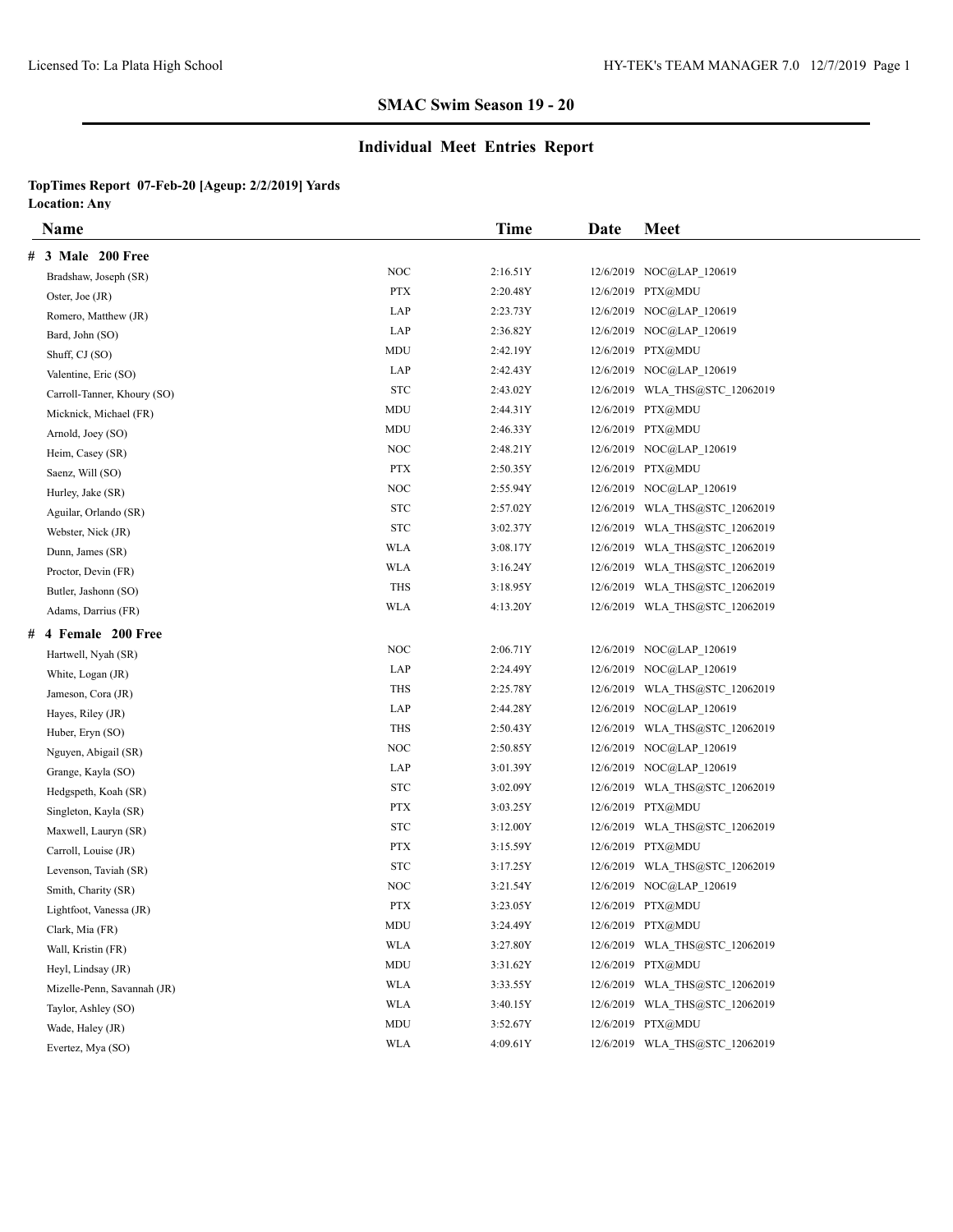### **Individual Meet Entries Report**

|   | Name                    |                                 | <b>Time</b> | Date | <b>Meet</b>                    |
|---|-------------------------|---------------------------------|-------------|------|--------------------------------|
| # | 5 Male 200 IM           |                                 |             |      |                                |
|   | Cunningham, Jaydon (SO) | <b>NOC</b>                      | 1:58.45Y    |      | 12/6/2019 NOC@LAP 120619       |
|   | Vienneau, Conor (SR)    | LAP                             | 2:02.20Y    |      | 12/6/2019 NOC@LAP 120619       |
|   | Jameson, Clayton (SO)   | <b>THS</b>                      | 2:11.39Y    |      | 12/6/2019 WLA THS@STC 12062019 |
|   | Beckham, Justin (SR)    | <b>PTX</b>                      | 2:24.26Y    |      | 12/6/2019 PTX@MDU              |
|   | Parham, Michael (JR)    | ${\hbox{\footnotesize\rm STC}}$ | 2:41.11Y    |      | 12/6/2019 WLA THS@STC 12062019 |
|   | Hunt, Ethan (SR)        | <b>NOC</b>                      | 2:43.27Y    |      | 12/6/2019 NOC@LAP 120619       |
|   | McPhee, Steven (FR)     | MDU                             | 2:43.99Y    |      | 12/6/2019 PTX@MDU              |
|   | Grange, Samuel (JR)     | LAP                             | 2:48.95Y    |      | 12/6/2019 NOC@LAP 120619       |
|   | Saunders, Jackson (SO)  | LAP                             | 2:53.16Y    |      | 12/6/2019 NOC@LAP 120619       |
|   | Polk, Ryan (SO)         | <b>NOC</b>                      | 3:01.83Y    |      | 12/6/2019 NOC@LAP 120619       |
|   | Cheng, Kevin (SR)       | <b>PTX</b>                      | 3:47.45Y    |      | 12/6/2019 PTX@MDU              |
|   | Proctor, Devin (FR)     | <b>WLA</b>                      | 3:53.09Y    |      | 12/6/2019 WLA THS@STC 12062019 |
| # | 6 Female 200 IM         |                                 |             |      |                                |
|   | Zaidi, Alexia (FR)      | <b>NOC</b>                      | 2:14.56Y    |      | 12/6/2019 NOC@LAP 120619       |
|   | Cupples, Kaeleigh (FR)  | LAP                             | 2:24.82Y    |      | 12/6/2019 NOC@LAP 120619       |
|   | Zelesak, Megan (SO)     | LAP                             | 2:41.83Y    |      | 12/6/2019 NOC@LAP 120619       |
|   | Villalobos, Ulan (FR)   | ${\hbox{\footnotesize\rm STC}}$ | 2:41.96Y    |      | 12/6/2019 WLA THS@STC 12062019 |
|   | Lazer, Rose (JR)        | <b>PTX</b>                      | 2:45.00Y    |      | 12/6/2019 PTX@MDU              |
|   | Greene, Katherine (FR)  | <b>NOC</b>                      | 2:49.68Y    |      | 12/6/2019 NOC@LAP 120619       |
|   | LaBarbera, Sarah (SR)   | LAP                             | 2:57.99Y    |      | 12/6/2019 NOC@LAP 120619       |
|   | Mahr, Katie (SR)        | <b>MDU</b>                      | 2:59.76Y    |      | 12/6/2019 PTX@MDU              |
|   | Truby, Emma (SO)        | <b>THS</b>                      | 3:02.17Y    |      | 12/6/2019 WLA THS@STC 12062019 |
|   | Hulvey, Reagan (SO)     | MDU                             | 3:05.84Y    |      | 12/6/2019 PTX@MDU              |
|   | Murphy, Lauren (SR)     | <b>NOC</b>                      | 3:07.15Y    |      | 12/6/2019 NOC@LAP 120619       |
|   | Goodell, Celeste (SR)   | <b>THS</b>                      | 3:12.96Y    |      | 12/6/2019 WLA THS@STC 12062019 |
|   | Bren, Maddy (FR)        | <b>PTX</b>                      | 3:17.99Y    |      | 12/6/2019 PTX@MDU              |
|   | Huber, Cassandra (FR)   | <b>WLA</b>                      | 3:21.26Y    |      | 12/6/2019 WLA THS@STC 12062019 |
|   | Moore, Halle (SO)       | <b>STC</b>                      | 3:23.60Y    |      | 12/6/2019 WLA THS@STC 12062019 |
|   | Kaur, Binnat (SO)       | <b>PTX</b>                      | 3:36.97Y    |      | 12/6/2019 PTX@MDU              |
|   | Cole, Lauryn (JR)       | <b>WLA</b>                      | 4:03.43Y    |      | 12/6/2019 WLA THS@STC 12062019 |
|   | Wall, Kristin (FR)      | <b>WLA</b>                      | 4:04.48Y    |      | 12/6/2019 WLA THS@STC 12062019 |
|   |                         |                                 |             |      |                                |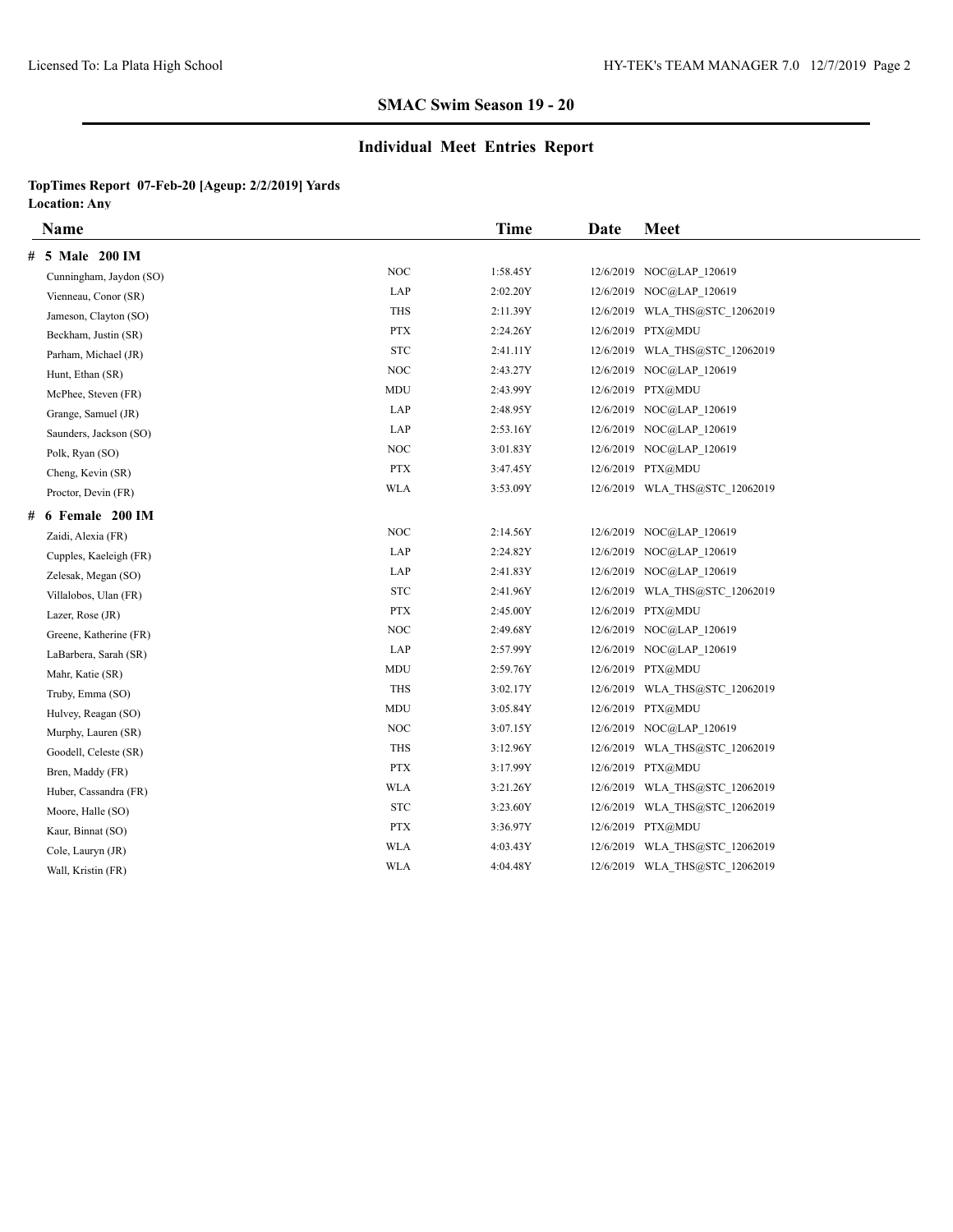### **Individual Meet Entries Report**

|                                 | Time   | Date      | <b>Meet</b>                    |
|---------------------------------|--------|-----------|--------------------------------|
|                                 |        |           |                                |
| LAP                             | 22.57Y |           | 12/6/2019 NOC@LAP 120619       |
| <b>THS</b>                      | 24.04Y | 12/6/2019 | WLA THS@STC 12062019           |
| <b>WLA</b>                      | 25.02Y |           | 12/6/2019 WLA THS@STC 12062019 |
| <b>WLA</b>                      | 25.50Y |           | 12/6/2019 WLA THS@STC 12062019 |
| <b>STC</b>                      | 25.53Y |           | 12/6/2019 WLA THS@STC 12062019 |
| ${\hbox{\footnotesize\rm STC}}$ | 25.63Y |           | 12/6/2019 WLA THS@STC 12062019 |
| LAP                             | 26.32Y |           | 12/6/2019 NOC@LAP 120619       |
| <b>MDU</b>                      | 26.34Y |           | 12/6/2019 PTX@MDU              |
| <b>WLA</b>                      | 26.34Y |           | 12/6/2019 WLA THS@STC 12062019 |
| LAP                             | 26.44Y |           | 12/6/2019 NOC@LAP 120619       |
| MDU                             | 26.91Y |           | 12/6/2019 PTX@MDU              |
| <b>PTX</b>                      | 27.08Y |           | 12/6/2019 PTX@MDU              |
| ${\hbox{\footnotesize\rm STC}}$ | 27.53Y |           | 12/6/2019 WLA THS@STC 12062019 |
| <b>NOC</b>                      | 27.80Y |           | 12/6/2019 NOC@LAP 120619       |
| NOC                             | 28.46Y |           | 12/6/2019 NOC@LAP 120619       |
| $NOC$                           | 28.57Y |           | 12/6/2019 NOC@LAP 120619       |
| <b>STC</b>                      | 29.51Y |           | 12/6/2019 WLA THS@STC 12062019 |
| NOC                             | 29.89Y |           | 12/6/2019 NOC@LAP 120619       |
| LAP                             | 30.32Y |           | 12/6/2019 NOC@LAP 120619       |
| LAP                             | 30.40Y |           | 12/6/2019 NOC@LAP 120619       |
| <b>PTX</b>                      | 30.97Y |           | 12/6/2019 PTX@MDU              |
| $\rm NOC$                       | 31.14Y |           | 12/6/2019 NOC@LAP 120619       |
| <b>PTX</b>                      | 31.29Y |           | 12/6/2019 PTX@MDU              |
| <b>NOC</b>                      | 31.29Y |           | 12/6/2019 NOC@LAP 120619       |
| <b>PTX</b>                      | 31.68Y |           | 12/6/2019 PTX@MDU              |
| ${\hbox{\footnotesize\rm STC}}$ | 31.86Y |           | 12/6/2019 WLA THS@STC 12062019 |
| LAP                             | 32.25Y |           | 12/6/2019 NOC@LAP 120619       |
| <b>THS</b>                      | 32.30Y |           | 12/6/2019 WLA THS@STC 12062019 |
| ${\hbox{\footnotesize\rm STC}}$ | 32.57Y |           | 12/6/2019 WLA THS@STC 12062019 |
|                                 |        |           |                                |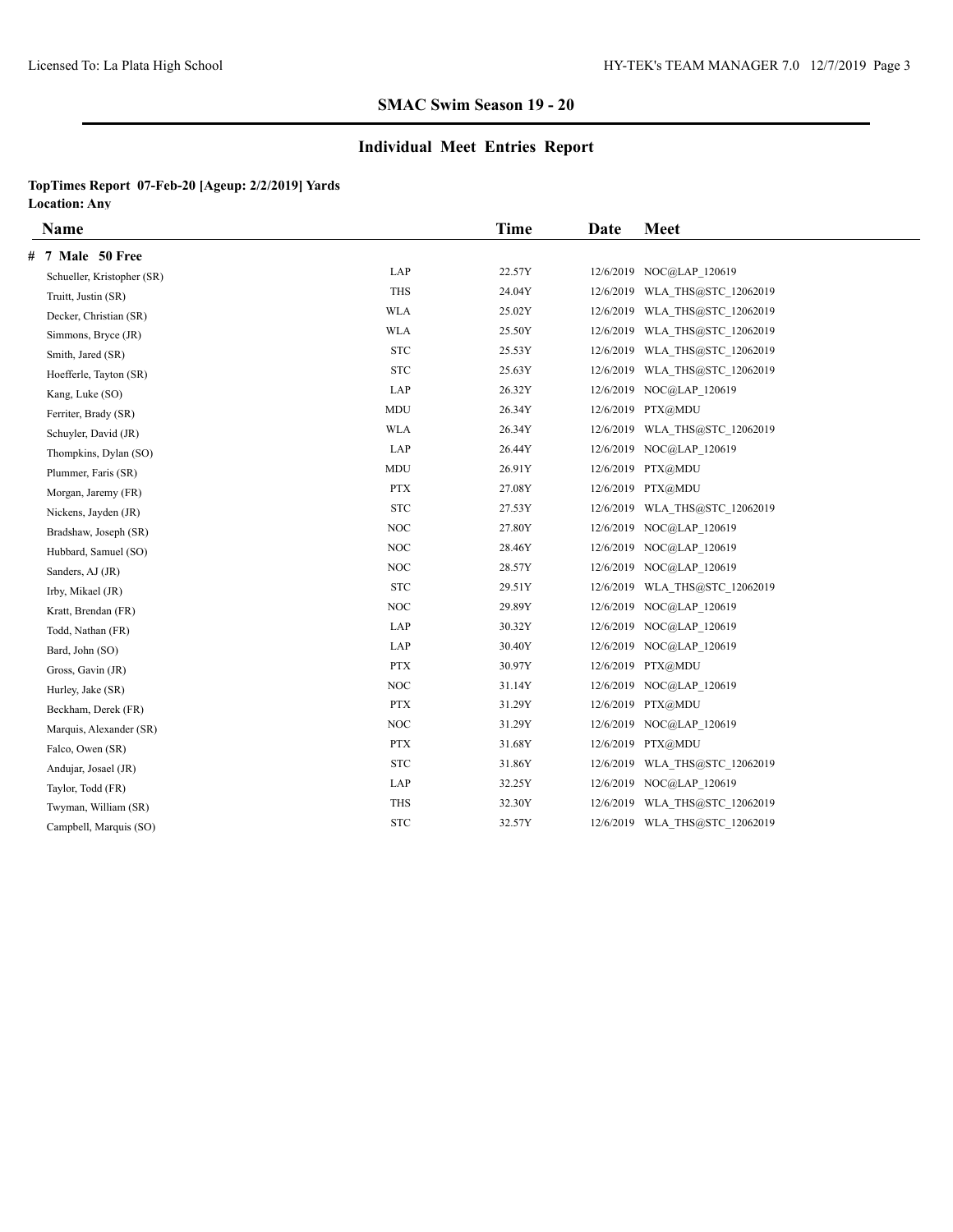# **Individual Meet Entries Report**

|   | <b>Name</b>              |            | Time     | Date | <b>Meet</b>                    |
|---|--------------------------|------------|----------|------|--------------------------------|
| # | 8 Female 50 Free         |            |          |      |                                |
|   | Schueller, Megan (SR)    | LAP        | 25.91Y   |      | 12/6/2019 NOC@LAP 120619       |
|   | Cupples, Kaeleigh (FR)   | LAP        | 26.51Y   |      | 12/6/2019 NOC@LAP 120619       |
|   | Zaidi, Alexia (FR)       | NOC        | 26.89Y   |      | 12/6/2019 NOC@LAP 120619       |
|   | French, Emma (SO)        | LAP        | 27.47Y   |      | 12/6/2019 NOC@LAP 120619       |
|   | Byrd-Taft, Jayme (FR)    | MDU        | 28.37Y   |      | 12/6/2019 PTX@MDU              |
|   | Maddox, Summer (SR)      | LAP        | 28.54Y   |      | 12/6/2019 NOC@LAP 120619       |
|   | Elliot, Zoe (SR)         | <b>PTX</b> | 29.72Y   |      | 12/6/2019 PTX@MDU              |
|   | Chamberlain, Kate (JR)   | LAP        | 30.17Y   |      | 12/6/2019 NOC@LAP 120619       |
|   | Hatchell, Maliyah (SO)   | <b>NOC</b> | 30.31Y   |      | 12/6/2019 NOC@LAP 120619       |
|   | Ramirez, Julissa (SR)    | <b>WLA</b> | 30.35Y   |      | 12/6/2019 WLA THS@STC 12062019 |
|   | Grange, Kiera (FR)       | LAP        | 31.06Y   |      | 12/6/2019 NOC@LAP 120619       |
|   | Miller, Camryn (JR)      | LAP        | 31.33Y   |      | 12/6/2019 NOC@LAP 120619       |
|   | Moore, Halle (SO)        | <b>STC</b> | 31.62Y   |      | 12/6/2019 WLA_THS@STC_12062019 |
|   | Hance, Jane (SO)         | NOC        | 32.10Y   |      | 12/6/2019 NOC@LAP 120619       |
|   | Gaare, Megan (JR)        | NOC        | 32.23Y   |      | 12/6/2019 NOC@LAP 120619       |
|   | Izdepski, Cammy (SR)     | <b>PTX</b> | 32.37Y   |      | 12/6/2019 PTX@MDU              |
|   | Weakley, Erin (JR)       | <b>PTX</b> | 32.48Y   |      | 12/6/2019 PTX@MDU              |
|   | Russo, Isabella (SR)     | NOC        | 33.21Y   |      | 12/6/2019 NOC@LAP_120619       |
|   | Parks, Marissa (JR)      | <b>STC</b> | 33.28Y   |      | 12/6/2019 WLA THS@STC 12062019 |
|   | Anderson, Kaidence (SO)  | MDU        | 33.58Y   |      | 12/6/2019 PTX@MDU              |
|   | Anderson, Megan (SO)     | LAP        | 33.66Y   |      | 12/6/2019 NOC@LAP 120619       |
|   | Foraci, Emma (JR)        | MDU        | 33.70Y   |      | 12/6/2019 PTX@MDU              |
|   | McClure, Madison (SO)    | MDU        | 34.53Y   |      | 12/6/2019 PTX@MDU              |
|   | Smallhorn, Alyson (SO)   | <b>THS</b> | 35.70Y   |      | 12/6/2019 WLA THS@STC 12062019 |
|   | Weisburgh, Lucy (SO)     | NOC        | 35.78Y   |      | 12/6/2019 NOC@LAP 120619       |
|   | Gleason, Morgan (SO)     | LAP        | 35.81Y   |      | 12/6/2019 NOC@LAP 120619       |
|   | Hinton, Delaney (FR)     | <b>STC</b> | 35.86Y   |      | 12/6/2019 WLA_THS@STC_12062019 |
|   | Nambooze, Elizabeth (FR) | <b>STC</b> | 35.88Y   |      | 12/6/2019 WLA_THS@STC_12062019 |
|   | Odeyemi, Maricia (SO)    | <b>WLA</b> | 35.96Y   |      | 12/6/2019 WLA_THS@STC_12062019 |
|   | Will, Riva (SO)          | NOC        | 36.22Y   |      | 12/6/2019 NOC@LAP 120619       |
|   | Johnson, Jasmine (SR)    | <b>STC</b> | 36.44Y   |      | 12/6/2019 WLA THS@STC 12062019 |
|   | # 11 Male 100 Fly        |            |          |      |                                |
|   | Pinto, Benjamin (SO)     | <b>NOC</b> | 59.48Y   |      | 12/6/2019 NOC@LAP 120619       |
|   | Truitt, Justin (SR)      | THS        | 1:00.66Y |      | 12/6/2019 WLA_THS@STC_12062019 |
|   | Rapczynski, Cole (SO)    | MDU        | 1:02.03Y |      | 12/6/2019 PTX@MDU              |
|   | Kang, Luke (SO)          | LAP        | 1:06.90Y |      | 12/6/2019 NOC@LAP 120619       |
|   | Simmons, Bryce (JR)      | <b>WLA</b> | 1:09.28Y |      | 12/6/2019 WLA_THS@STC_12062019 |
|   | Hunt, Ethan (SR)         | NOC        | 1:13.66Y |      | 12/6/2019 NOC@LAP 120619       |
|   | Grange, Samuel (JR)      | LAP        | 1:17.39Y |      | 12/6/2019 NOC@LAP 120619       |
|   | Aguilar, Orlando (SR)    | STC        | 1:20.89Y |      | 12/6/2019 WLA_THS@STC_12062019 |
|   | LaBarbera, David (SR)    | LAP        | 1:25.82Y |      | 12/6/2019 NOC@LAP 120619       |
|   | Singh, Jas (SR)          | PTX        | 1:27.87Y |      | 12/6/2019 PTX@MDU              |
|   | Shuff, CJ (SO)           | MDU        | 1:32.86Y |      | 12/6/2019 PTX@MDU              |
|   | Hill, Justin (SO)        | <b>WLA</b> | 1:34.21Y |      | 12/6/2019 WLA THS@STC 12062019 |
|   |                          |            |          |      |                                |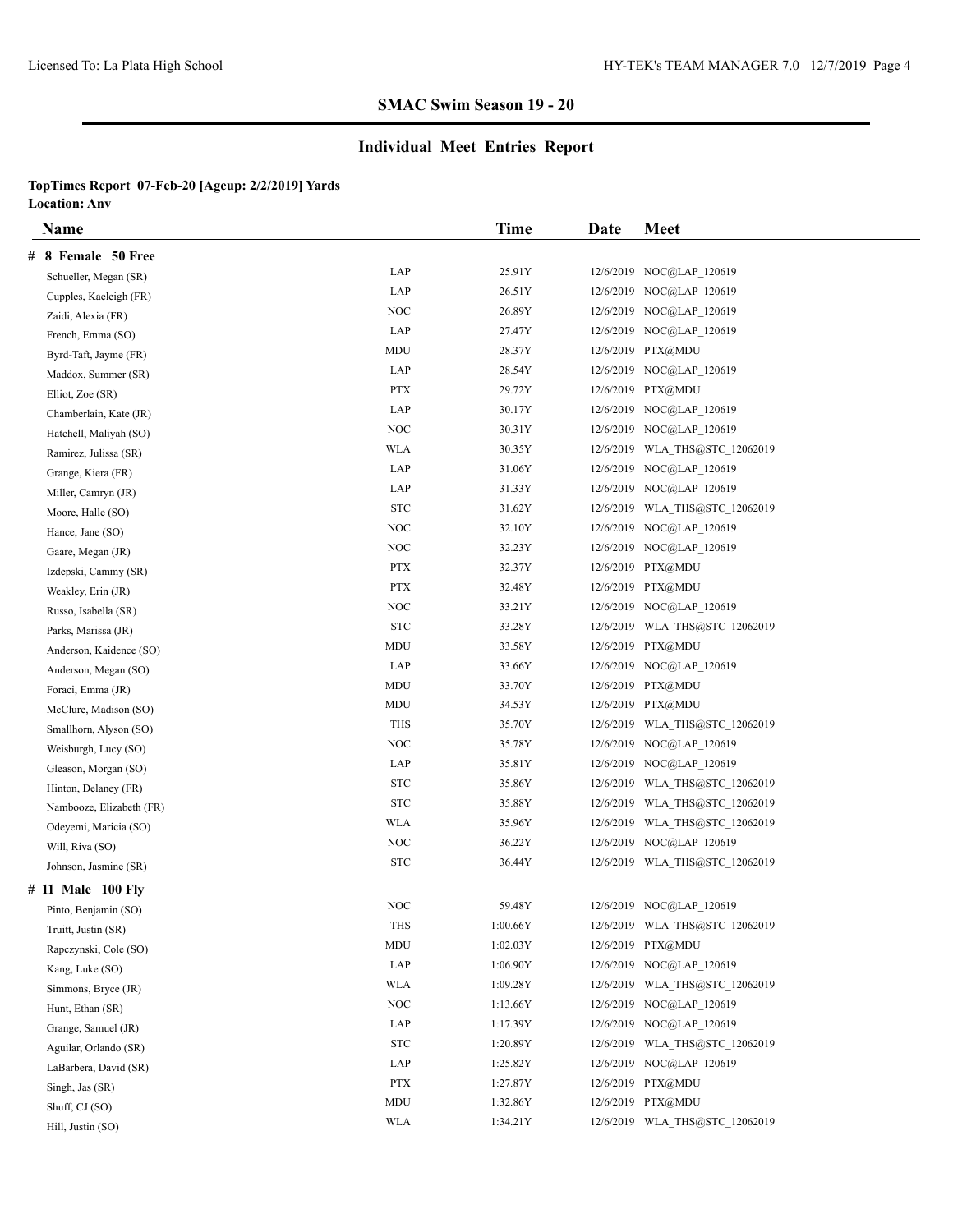## **Individual Meet Entries Report**

| Name                     |                                  | Time        | Date | <b>Meet</b>                    |
|--------------------------|----------------------------------|-------------|------|--------------------------------|
| # 12 Female 100 Fly      |                                  |             |      |                                |
| Tompkins, Alexandra (JR) | MDU                              | 1:07.64Y    |      | 12/6/2019 PTX@MDU              |
| French, Emma (SO)        | LAP                              | 1:08.99Y    |      | 12/6/2019 NOC@LAP_120619       |
| Thompson, Morgan (JR)    | LAP                              | 1:09.73Y    |      | 12/6/2019 NOC@LAP 120619       |
| LaBarbera, Sarah (SR)    | LAP                              | 1:21.75Y    |      | 12/6/2019 NOC@LAP 120619       |
| Truby, Emma (SO)         | THS                              | 1:25.15Y    |      | 12/6/2019 WLA THS@STC 12062019 |
| Browning, Eileen (SO)    | MDU                              | 1:27.36Y    |      | 12/6/2019 PTX@MDU              |
| Nguyen, Abigail (SR)     | <b>NOC</b>                       | 1:31.83Y    |      | 12/6/2019 NOC@LAP 120619       |
| Weakley, Erin (JR)       | <b>PTX</b>                       | 1:32.38Y    |      | 12/6/2019 PTX@MDU              |
| Anglim, Morgan (SO)      | <b>NOC</b>                       | 1:37.44Y    |      | 12/6/2019 NOC@LAP 120619       |
| Kaur, Binnat (SO)        | <b>PTX</b>                       | 1:39.90Y    |      | 12/6/2019 PTX@MDU              |
| Hemsley, Ariahna (JR)    | <b>STC</b>                       | 1:50.59Y    |      | 12/6/2019 WLA_THS@STC_12062019 |
| Hedgspeth, Koah (SR)     | <b>STC</b>                       | 2:09.19Y    |      | 12/6/2019 WLA_THS@STC_12062019 |
| # 13 Male 100 Free       |                                  |             |      |                                |
| Thompkins, Dylan (SO)    | LAP                              | 57.16Y      |      | 12/6/2019 NOC@LAP_120619       |
| Zwinge, Oliver (JR)      | <b>NOC</b>                       | 58.24Y      |      | 12/6/2019 NOC@LAP 120619       |
| Decker, Christian (SR)   | WLA                              | 58.44Y      |      | 12/6/2019 WLA THS@STC 12062019 |
| Wright, Hudson (JR)      | LAP                              | 59.69Y      |      | 12/6/2019 NOC@LAP_120619       |
| Hoefferle, Tayton (SR)   | <b>STC</b>                       | 1:00.01Y    |      | 12/6/2019 WLA_THS@STC_12062019 |
| Morgan, Jaremy (FR)      | <b>PTX</b>                       | 1:00.68Y    |      | 12/6/2019 PTX@MDU              |
| Schuyler, David (JR)     | WLA                              | 1:01.36Y    |      | 12/6/2019 WLA THS@STC 12062019 |
| Hunt, Ethan (SR)         | NOC                              | 1:05.12Y    |      | 12/6/2019 NOC@LAP 120619       |
| Ferriter, Brady (SR)     | <b>MDU</b>                       | 1:05.80Y    |      | 12/6/2019 PTX@MDU              |
| Green, Malachi (JR)      | MDU                              | 1:07.16Y    |      | 12/6/2019 PTX@MDU              |
| Sanders, AJ (JR)         | <b>NOC</b>                       | 1:09.78Y    |      | 12/6/2019 NOC@LAP 120619       |
| Irby, Mikael (JR)        | <b>STC</b>                       | 1:13.62Y    |      | 12/6/2019 WLA_THS@STC_12062019 |
| Beckham, Derek (FR)      | <b>PTX</b>                       | 1:14.32Y    |      | 12/6/2019 PTX@MDU              |
| Gulley, Garrett (SR)     | <b>STC</b>                       | 1:14.51Y    |      | 12/6/2019 WLA_THS@STC_12062019 |
| Taylor, Todd (FR)        | LAP                              | 1:15.20Y    |      | 12/6/2019 NOC@LAP 120619       |
| Marquis, Alexander (SR)  | NOC                              | 1:15.47Y    |      | 12/6/2019 NOC@LAP 120619       |
| Nickens, Jayden (JR)     | <b>STC</b>                       | 1:17.41Y    |      | 12/6/2019 WLA THS@STC 12062019 |
| Micknick, Michael (FR)   | <b>MDU</b>                       | 1:21.63Y    |      | 12/6/2019 PTX@MDU              |
| Howl, Walter (SR)        | THS                              | 1:23.32Y    |      | 12/6/2019 WLA_THS@STC_12062019 |
| Campbell, Marquis (SO)   | <b>STC</b>                       | 1:24.24Y    |      | 12/6/2019 WLA THS@STC 12062019 |
| Case, Ian (SR)           | $\rm NOC$                        | 1:27.06Y    |      | 12/6/2019 NOC@LAP 120619       |
| Brown, Jayden (SR)       | <b>WLA</b>                       | 1:32.60Y    |      | 12/6/2019 WLA THS@STC 12062019 |
| Gilbert, Zachary (SO)    | <b>PTX</b>                       | 1:35.80Y    |      | 12/6/2019 PTX@MDU              |
| LaBarbera, David (SR)    | LAP                              | 1:43.70Y    |      | 12/6/2019 NOC@LAP 120619       |
| Salley, Demetrius (SR)   | MDU                              | 1:43.98Y    |      | 12/6/2019 PTX@MDU              |
| Adams, Darrius (FR)      | WLA                              | 1:47.85Y    |      | 12/6/2019 WLA THS@STC 12062019 |
| Offutt, Caleb (SO)       | THS                              | 1:52.51Y    |      | 12/6/2019 WLA THS@STC 12062019 |
| Spell, Kevin (FR)        | $\rm MDU$                        | 1:55.27Y    |      | 12/6/2019 PTX@MDU              |
| Arnold, Joey (SO)        | $\mathbf{M}\mathbf{D}\mathbf{U}$ | NT          |      |                                |
| Grange, Samuel (JR)      | LAP                              | NT          |      |                                |
| Kang, Luke (SO)          | LAP                              | NT          |      |                                |
| Romero, Matthew (JR)     | LAP                              | $_{\rm NT}$ |      |                                |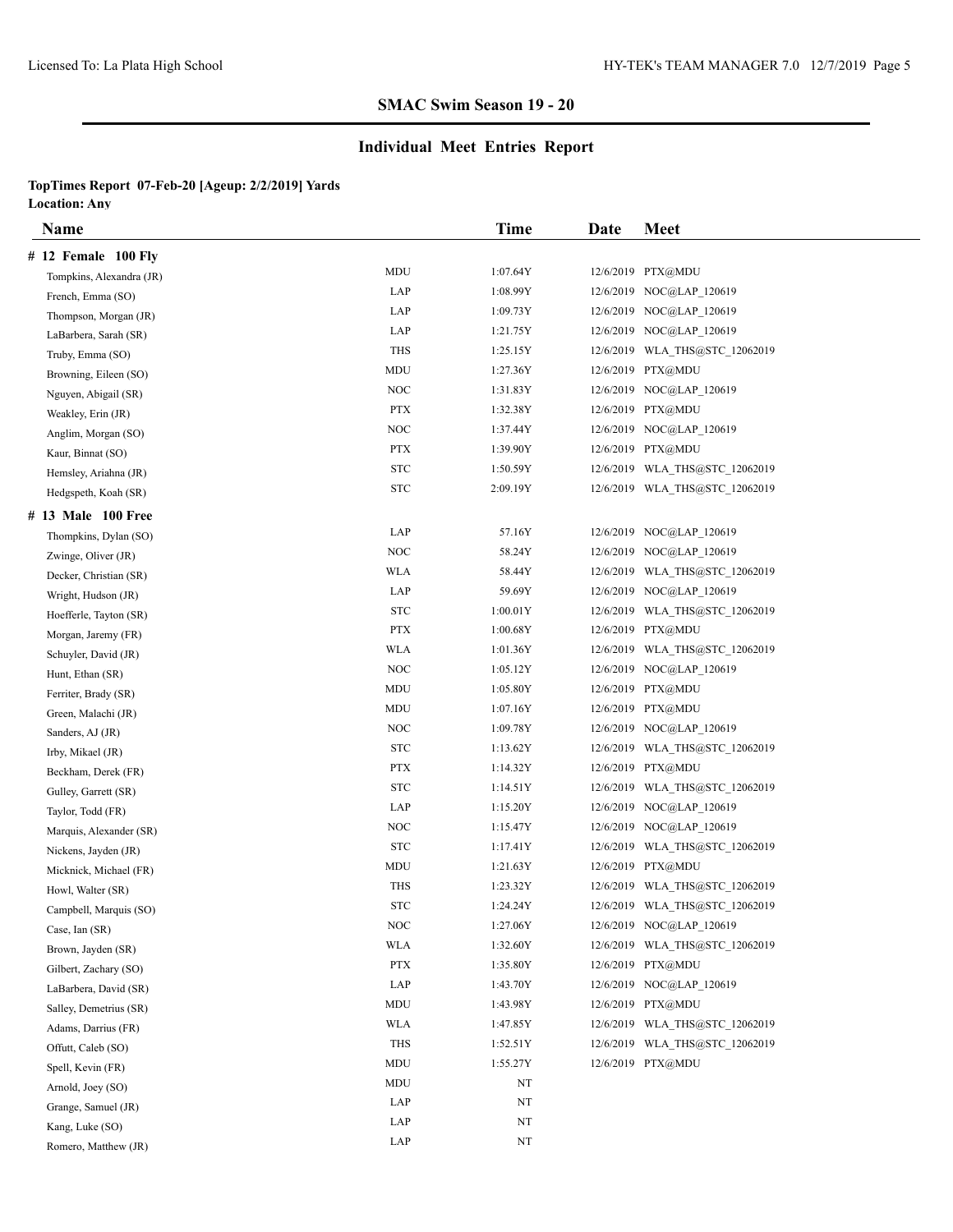## **Individual Meet Entries Report**

| Name                    |            | <b>Time</b> | Date | <b>Meet</b>                    |
|-------------------------|------------|-------------|------|--------------------------------|
| # 14 Female 100 Free    |            |             |      |                                |
| Schueller, Megan (SR)   | LAP        | 1:00.84Y    |      | 12/6/2019 NOC@LAP 120619       |
| Thompson, Morgan (JR)   | LAP        | 1:01.58Y    |      | 12/6/2019 NOC@LAP 120619       |
| Villalobos, Ulan (FR)   | <b>STC</b> | 1:04.52Y    |      | 12/6/2019 WLA THS@STC 12062019 |
| Maddox, Summer (SR)     | LAP        | 1:05.83Y    |      | 12/6/2019 NOC@LAP 120619       |
| Kabala, Jordan (JR)     | MDU        | 1:08.68Y    |      | 12/6/2019 PTX@MDU              |
| Elliot, Zoe (SR)        | <b>PTX</b> | 1:08.82Y    |      | 12/6/2019 PTX@MDU              |
| Hatchell, Maliyah (SO)  | NOC        | 1:08.98Y    |      | 12/6/2019 NOC@LAP 120619       |
| Mahr, Katie (SR)        | MDU        | 1:09.86Y    |      | 12/6/2019 PTX@MDU              |
| Izdepski, Cammy (SR)    | <b>PTX</b> | 1:12.95Y    |      | 12/6/2019 PTX@MDU              |
| Murphy, Lauren (SR)     | NOC        | 1:15.04Y    |      | 12/6/2019 NOC@LAP 120619       |
| Parks, Marissa (JR)     | <b>STC</b> | 1:15.05Y    |      | 12/6/2019 WLA THS@STC 12062019 |
| Huber, Eryn (SO)        | THS        | 1:17.76Y    |      | 12/6/2019 WLA THS@STC 12062019 |
| Smith, Charity (SR)     | <b>NOC</b> | 1:20.13Y    |      | 12/6/2019 NOC@LAP 120619       |
| Leonard, Kayla (SR)     | LAP        | 1:21.73Y    |      | 12/6/2019 NOC@LAP 120619       |
| Grange, Kayla (SO)      | LAP        | 1:21.74Y    |      | 12/6/2019 NOC@LAP 120619       |
| Hemsley, Ariahna (JR)   | <b>STC</b> | 1:22.49Y    |      | 12/6/2019 WLA THS@STC 12062019 |
| Maxwell, Lauryn (SR)    | <b>STC</b> | 1:23.51Y    |      | 12/6/2019 WLA THS@STC 12062019 |
| Golden, Iris (JR)       | MDU        | 1:24.48Y    |      | 12/6/2019 PTX@MDU              |
| Russo, Isabella (SR)    | NOC        | 1:24.71Y    |      | 12/6/2019 NOC@LAP 120619       |
| Kaur, Binnat (SO)       | <b>PTX</b> | 1:25.86Y    |      | 12/6/2019 PTX@MDU              |
| Anderson, Kaidence (SO) | <b>MDU</b> | 1:25.89Y    |      | 12/6/2019 PTX@MDU              |
| McKenney, Lianna (SR)   | <b>STC</b> | 1:26.29Y    |      | 12/6/2019 WLA THS@STC 12062019 |
| Anglim, Morgan (SO)     | NOC        | 1:27.25Y    |      | 12/6/2019 NOC@LAP 120619       |
| Ward, Shannon (JR)      | <b>PTX</b> | 1:27.62Y    |      | 12/6/2019 PTX@MDU              |
| Singleton, Kayla (SR)   | <b>PTX</b> | 1:29.02Y    |      | 12/6/2019 PTX@MDU              |
| Anderson, Lauren (SO)   | LAP        | 1:29.43Y    |      | 12/6/2019 NOC@LAP 120619       |
| Browning, Eileen (SO)   | <b>MDU</b> | 1:31.55Y    |      | 12/6/2019 PTX@MDU              |
| Mulrine, Mia (SO)       | <b>WLA</b> | 1:32.74Y    |      | 12/6/2019 WLA THS@STC 12062019 |
| Evertez, Mya (SO)       | <b>WLA</b> | 1:41.14Y    |      | 12/6/2019 WLA THS@STC 12062019 |
| Cimento, Veronica (FR)  | NOC        | 1:41.19Y    |      | 12/6/2019 NOC@LAP 120619       |
| Cuvea, Jasmine (FR)     | <b>THS</b> | 2:01.08Y    |      | 12/6/2019 WLA THS@STC 12062019 |
| Urias, Daniela (SO)     | <b>WLA</b> | 2:02.47Y    |      | 12/6/2019 WLA THS@STC 12062019 |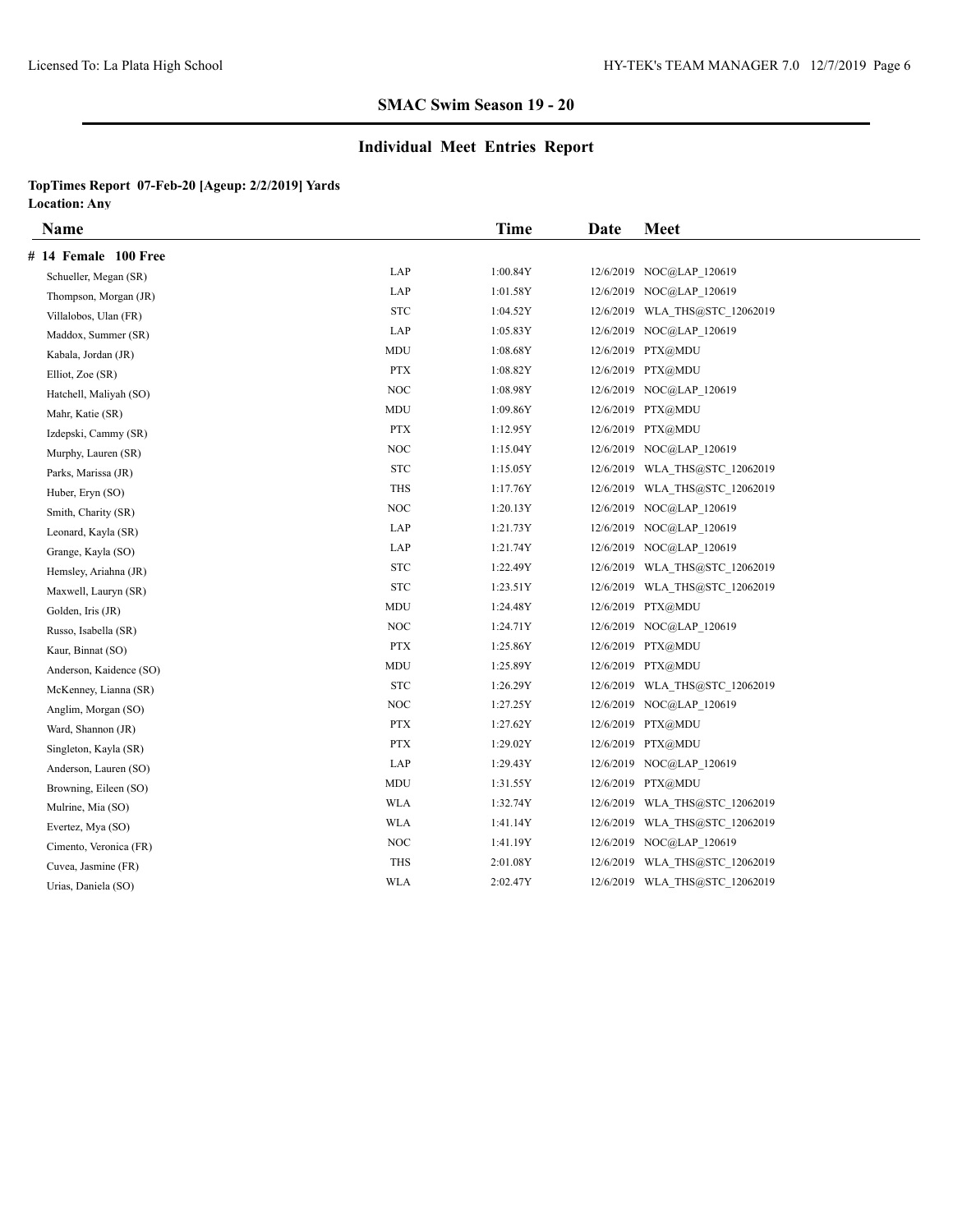### **Individual Meet Entries Report**

| Name                        |                                 | <b>Time</b> | Date | <b>Meet</b>                    |
|-----------------------------|---------------------------------|-------------|------|--------------------------------|
| # 15 Male 500 Free          |                                 |             |      |                                |
| Pinto, Benjamin (SO)        | <b>NOC</b>                      | 5:21.64Y    |      | 12/6/2019 NOC@LAP 120619       |
| Romero, Matthew (JR)        | LAP                             | 6:23.04Y    |      | 12/6/2019 NOC@LAP 120619       |
| Burriss, Richard (JR)       | <b>WLA</b>                      | 6:24.22Y    |      | 12/6/2019 WLA THS@STC 12062019 |
| Hubbard, Samuel (SO)        | <b>NOC</b>                      | 6:49.28Y    |      | 12/6/2019 NOC@LAP 120619       |
| Oster, Joe (JR)             | <b>PTX</b>                      | 6:53.90Y    |      | 12/6/2019 PTX@MDU              |
| Saunders, Jackson (SO)      | LAP                             | 7:18.66Y    |      | 12/6/2019 NOC@LAP 120619       |
| Carroll-Tanner, Khoury (SO) | <b>STC</b>                      | 7:30.51Y    |      | 12/6/2019 WLA THS@STC 12062019 |
| Whitten, Evan (SO)          | <b>MDU</b>                      | 7:31.24Y    |      | 12/6/2019 PTX@MDU              |
| Valentine, Eric (SO)        | LAP                             | 7:50.86Y    |      | 12/6/2019 NOC@LAP 120619       |
| Whitt, Zachary (FR)         | MDU                             | 7:55.14Y    |      | 12/6/2019 PTX@MDU              |
| Saenz, Will (SO)            | <b>PTX</b>                      | 7:55.54Y    |      | 12/6/2019 PTX@MDU              |
| Villlalobos, Will (JR)      | ${\hbox{\footnotesize\rm STC}}$ | 8:08.35Y    |      | 12/6/2019 WLA THS@STC 12062019 |
| Twyman, William (SR)        | THS                             | 9:37.13Y    |      | 12/6/2019 WLA THS@STC 12062019 |
| # 16 Female 500 Free        |                                 |             |      |                                |
| Hartwell, Nyah (SR)         | <b>NOC</b>                      | 5:25.79Y    |      | 12/6/2019 NOC@LAP 120619       |
| Thompson, Morgan (JR)       | LAP                             | 6:00.50Y    |      | 12/6/2019 NOC@LAP 120619       |
| Bailey, Phoebe (SR)         | NOC                             | 6:26.56Y    |      | 12/6/2019 NOC@LAP 120619       |
| Jameson, Cora (JR)          | <b>THS</b>                      | 6:38.02Y    |      | 12/6/2019 WLA THS@STC 12062019 |
| Leonard, Kayla (SR)         | LAP                             | 7:03.32Y    |      | 12/6/2019 NOC@LAP 120619       |
| Mahr, Katie (SR)            | MDU                             | 7:07.11Y    |      | 12/6/2019 PTX@MDU              |
| Hulvey, Reagan (SO)         | <b>MDU</b>                      | 7:11.76Y    |      | 12/6/2019 PTX@MDU              |
| Huber, Eryn (SO)            | <b>THS</b>                      | 7:32.69Y    |      | 12/6/2019 WLA THS@STC 12062019 |
| Hayes, Riley (JR)           | LAP                             | 7:48.73Y    |      | 12/6/2019 NOC@LAP_120619       |
| Brannon, Svetlana (JR)      | <b>NOC</b>                      | 8:02.98Y    |      | 12/6/2019 NOC@LAP 120619       |
| Stewart, Abby (JR)          | <b>PTX</b>                      | 8:10.71Y    |      | 12/6/2019 PTX@MDU              |
| McKenney, Lianna (SR)       | <b>STC</b>                      | 8:38.40Y    |      |                                |
| Levenson, Taviah (SR)       | <b>STC</b>                      | 8:47.30Y    |      | 12/6/2019 WLA THS@STC 12062019 |
| Singleton, Kayla (SR)       | <b>PTX</b>                      | 8:49.89Y    |      | 12/6/2019 PTX@MDU              |
| Carroll, Louise (JR)        | <b>PTX</b>                      | 9:32.54Y    |      | 12/6/2019 PTX@MDU              |
| Potter, Grace (SR)          | <b>WLA</b>                      | 10:17.93Y   |      | 12/6/2019 WLA THS@STC 12062019 |
| Wade, Haley (JR)            | MDU                             | 10:23.14Y   |      | 12/6/2019 PTX@MDU              |
|                             |                                 |             |      |                                |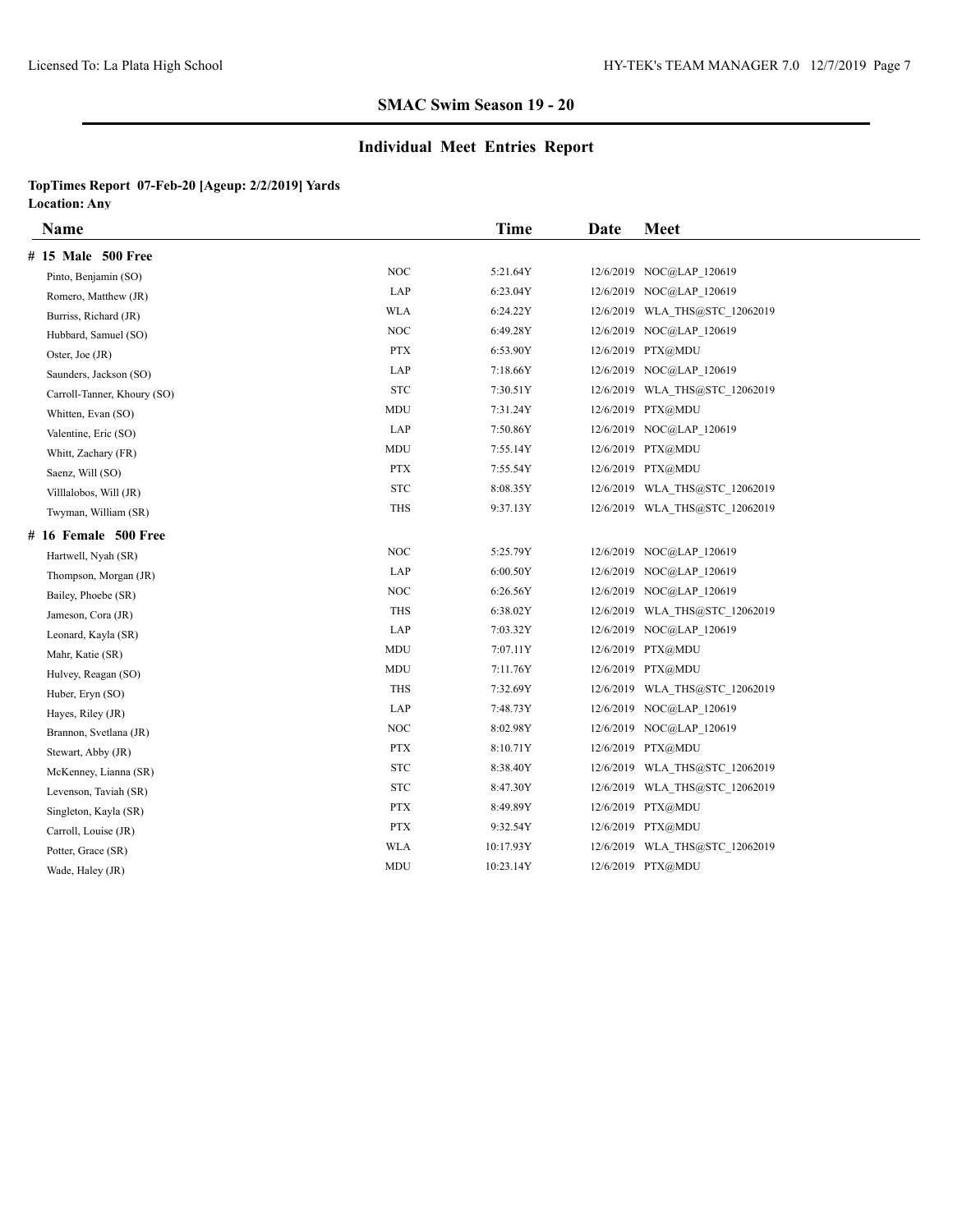### **Individual Meet Entries Report**

| Name                   |                                 | <b>Time</b> | Date | <b>Meet</b>                    |
|------------------------|---------------------------------|-------------|------|--------------------------------|
| # 19 Male 100 Back     |                                 |             |      |                                |
| Vienneau, Conor (SR)   | LAP                             | 56.67Y      |      | 12/6/2019 NOC@LAP 120619       |
| Jameson, Clayton (SO)  | <b>THS</b>                      | 1:01.14Y    |      | 12/6/2019 WLA THS@STC 12062019 |
| Hoefferle, Tayton (SR) | ${\hbox{\footnotesize\rm STC}}$ | 1:08.36Y    |      | 12/6/2019 WLA THS@STC 12062019 |
| Bradshaw, Joseph (SR)  | <b>NOC</b>                      | 1:08.47Y    |      | 12/6/2019 NOC@LAP_120619       |
| Burriss, Richard (JR)  | <b>WLA</b>                      | 1:08.90Y    |      | 12/6/2019 WLA THS@STC 12062019 |
| Beckham, Justin (SR)   | <b>PTX</b>                      | 1:09.59Y    |      | 12/6/2019 PTX@MDU              |
| Bard, John (SO)        | LAP                             | 1:22.72Y    |      | 12/6/2019 NOC@LAP 120619       |
| Plummer, Faris (SR)    | MDU                             | 1:28.12Y    |      | 12/6/2019 PTX@MDU              |
| Polk, Ryan (SO)        | <b>NOC</b>                      | 1:28.73Y    |      | 12/6/2019 NOC@LAP_120619       |
| Case, Ian (SR)         | <b>NOC</b>                      | 1:33.68Y    |      | 12/6/2019 NOC@LAP 120619       |
| Arnold, Joey (SO)      | MDU                             | 1:34.68Y    |      | 12/6/2019 PTX@MDU              |
| Howl, Walter (SR)      | THS                             | 1:35.32Y    |      | 12/6/2019 WLA THS@STC 12062019 |
| LaBarbera, David (SR)  | LAP                             | 1:48.00Y    |      | 12/6/2019 NOC@LAP 120619       |
| Joy, John (SO)         | <b>STC</b>                      | 1:49.03Y    |      | 12/6/2019 WLA_THS@STC_12062019 |
| Green, Malachi (JR)    | MDU                             | 2:05.81Y    |      | 12/6/2019 PTX@MDU              |
| Brown, Jayden (SR)     | <b>WLA</b>                      | 2:26.23Y    |      | 12/6/2019 WLA THS@STC 12062019 |
| Jones, Malachi (SO)    | WLA                             | 2:33.19Y    |      | 12/6/2019 WLA_THS@STC_12062019 |
| # 20 Female 100 Back   |                                 |             |      |                                |
| Cupples, Kaeleigh (FR) | LAP                             | 1:07.04Y    |      | 12/6/2019 NOC@LAP_120619       |
| Lazer, Rose (JR)       | <b>PTX</b>                      | 1:14.16Y    |      | 12/6/2019 PTX@MDU              |
| White, Logan (JR)      | LAP                             | 1:18.52Y    |      | 12/6/2019 NOC@LAP 120619       |
| Murphy, Lauren (SR)    | $\rm NOC$                       | 1:18.94Y    |      | 12/6/2019 NOC@LAP 120619       |
| Leonard, Kayla (SR)    | LAP                             | 1:23.99Y    |      | 12/6/2019 NOC@LAP 120619       |
| Hance, Jane (SO)       | NOC                             | 1:24.04Y    |      | 12/6/2019 NOC@LAP 120619       |
| Bren, Maddy (FR)       | <b>PTX</b>                      | 1:27.14Y    |      | 12/6/2019 PTX@MDU              |
| Moore, Halle (SO)      | <b>STC</b>                      | 1:30.97Y    |      | 12/6/2019 WLA THS@STC 12062019 |
| Hinton, Delaney (FR)   | <b>STC</b>                      | 1:37.08Y    |      | 12/6/2019 WLA_THS@STC_12062019 |
| McKenney, Lianna (SR)  | <b>STC</b>                      | 1:38.45Y    |      | 12/6/2019 WLA_THS@STC_12062019 |
| Gaare, Megan (JR)      | <b>NOC</b>                      | 1:38.73Y    |      | 12/6/2019 NOC@LAP_120619       |
| Inscoe, Kaitlyn (SO)   | <b>WLA</b>                      | 1:39.67Y    |      | 12/6/2019 WLA THS@STC 12062019 |
| Smallhorn, Alyson (SO) | <b>THS</b>                      | 1:46.85Y    |      | 12/6/2019 WLA THS@STC 12062019 |
| Jefferson, Taylor (SO) | <b>WLA</b>                      | 1:47.82Y    |      | 12/6/2019 WLA_THS@STC_12062019 |
| Fisette, Monet (FR)    | <b>STC</b>                      | 1:54.04Y    |      | 12/6/2019 WLA_THS@STC_12062019 |
| Clark, Mia (FR)        | MDU                             | 2:03.30Y    |      | 12/6/2019 PTX@MDU              |
| Cole, Lauryn (JR)      | <b>WLA</b>                      | 2:04.54Y    |      | 12/6/2019 WLA THS@STC 12062019 |
| Lyddane, Ava (SO)      | MDU                             | 2:08.68Y    |      | 12/6/2019 PTX@MDU              |
| Taylor, Ashley (SO)    | <b>WLA</b>                      | 2:09.20Y    |      | 12/6/2019 WLA_THS@STC_12062019 |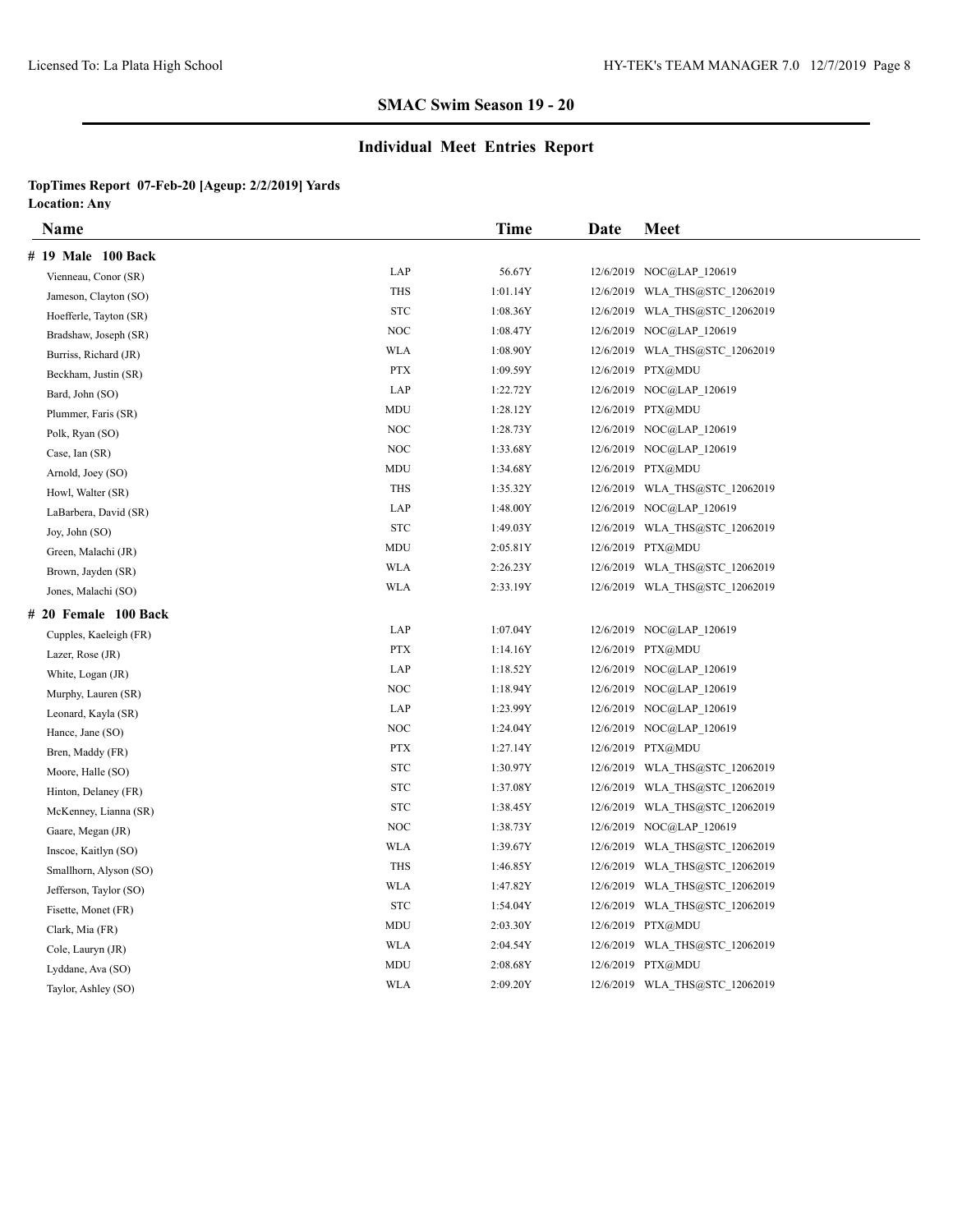### **Individual Meet Entries Report**

| Name                        |                                 | Time     | Date | <b>Meet</b>                    |
|-----------------------------|---------------------------------|----------|------|--------------------------------|
| # 21 Male 100 Breast        |                                 |          |      |                                |
| Cunningham, Jaydon (SO)     | <b>NOC</b>                      | 59.46Y   |      | 12/6/2019 NOC@LAP 120619       |
| Schueller, Kristopher (SR)  | LAP                             | 1:00.78Y |      | 12/6/2019 NOC@LAP 120619       |
| Rapczynski, Cole (SO)       | <b>MDU</b>                      | 1:08.83Y |      | 12/6/2019 PTX@MDU              |
| Schuyler, David (JR)        | <b>WLA</b>                      | 1:13.37Y |      | 12/6/2019 WLA_THS@STC_12062019 |
| McPhee, Steven (FR)         | <b>MDU</b>                      | 1:18.59Y |      | 12/6/2019 PTX@MDU              |
| Thompkins, Dylan (SO)       | LAP                             | 1:19.49Y |      | 12/6/2019 NOC@LAP 120619       |
| Singh, Jas (SR)             | <b>PTX</b>                      | 1:23.10Y |      | 12/6/2019 PTX@MDU              |
| Heim, Casey (SR)            | <b>NOC</b>                      | 1:24.27Y |      | 12/6/2019 NOC@LAP 120619       |
| Wright, Hudson (JR)         | LAP                             | 1:25.11Y |      | 12/6/2019 NOC@LAP 120619       |
| Parham, Michael (JR)        | <b>STC</b>                      | 1:25.12Y |      | 12/6/2019 WLA THS@STC 12062019 |
| Micknick, Michael (FR)      | MDU                             | 1:25.54Y |      | 12/6/2019 PTX@MDU              |
| Fort, Grady (SR)            | <b>PTX</b>                      | 1:25.86Y |      | 12/6/2019 PTX@MDU              |
| Gulley, Garrett (SR)        | ${\hbox{\footnotesize\rm STC}}$ | 1:32.46Y |      | 12/6/2019 WLA THS@STC 12062019 |
| Hill, Justin (SO)           | WLA                             | 1:36.48Y |      | 12/6/2019 WLA_THS@STC_12062019 |
| Kratt, Brendan (FR)         | $\rm NOC$                       | 1:36.82Y |      | 12/6/2019 NOC@LAP 120619       |
| Dunn, James (SR)            | <b>WLA</b>                      | 1:37.09Y |      | 12/6/2019 WLA THS@STC 12062019 |
| # 22 Female 100 Breast      |                                 |          |      |                                |
| Tompkins, Alexandra (JR)    | MDU                             | 1:10.36Y |      | 12/6/2019 PTX@MDU              |
| Zaidi, Alexia (FR)          | <b>NOC</b>                      | 1:10.79Y |      | 12/6/2019 NOC@LAP 120619       |
| Zelesak, Megan (SO)         | LAP                             | 1:19.40Y |      | 12/6/2019 NOC@LAP 120619       |
| Miller, Camryn (JR)         | LAP                             | 1:26.37Y |      | 12/6/2019 NOC@LAP 120619       |
| Chamberlain, Kate (JR)      | LAP                             | 1:27.48Y |      | 12/6/2019 NOC@LAP 120619       |
| Foraci, Emma (JR)           | MDU                             | 1:31.52Y |      | 12/6/2019 PTX@MDU              |
| Goodell, Celeste (SR)       | <b>THS</b>                      | 1:35.91Y |      | 12/6/2019 WLA_THS@STC_12062019 |
| Grand, Lauren (SR)          | <b>PTX</b>                      | 1:38.80Y |      | 12/6/2019 PTX@MDU              |
| Russo, Isabella (SR)        | <b>NOC</b>                      | 1:39.88Y |      | 12/6/2019 NOC@LAP 120619       |
| Simmonds, Natesa (FR)       | <b>STC</b>                      | 1:41.84Y |      | 12/6/2019 WLA_THS@STC_12062019 |
| Riley, Ava (SO)             | <b>PTX</b>                      | 1:42.59Y |      | 12/6/2019 PTX@MDU              |
| Huber, Cassandra (FR)       | WLA                             | 1:49.79Y |      | 12/6/2019 WLA_THS@STC_12062019 |
| Pyrah, Claudia (SR)         | <b>PTX</b>                      | 1:51.90Y |      | 12/6/2019 PTX@MDU              |
| Heflin, Amir (SR)           | <b>STC</b>                      | 1:52.04Y |      | 12/6/2019 WLA THS@STC 12062019 |
| Nestor, Caroline (FR)       | <b>NOC</b>                      | 1:54.11Y |      | 12/6/2019 NOC@LAP_120619       |
| Mulrine, Mia (SO)           | <b>WLA</b>                      | 2:17.19Y |      | 12/6/2019 WLA THS@STC 12062019 |
| Hakim, Zoe (FR)             | <b>STC</b>                      | 2:23.52Y |      | 12/6/2019 WLA THS@STC 12062019 |
| Mizelle-Penn, Savannah (JR) | <b>WLA</b>                      | 2:35.01Y |      | 12/6/2019 WLA THS@STC 12062019 |